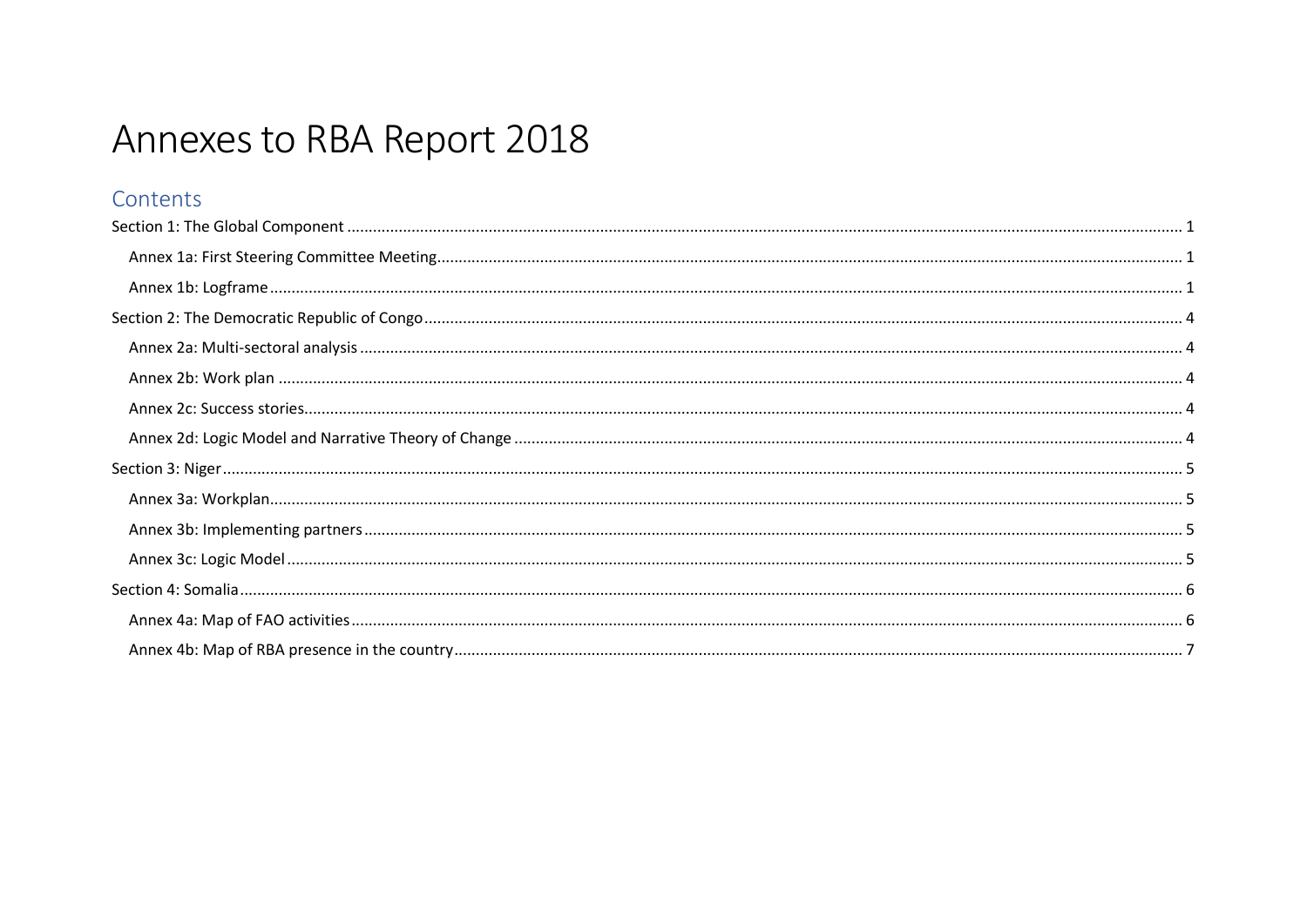# <span id="page-1-0"></span>Section 1: The Global Component

<span id="page-1-1"></span>Annex 1a: First Steering Committee Meeting



### <span id="page-1-2"></span>Annex 1b: Logframe

| <b>ULTIMATE</b><br><b>OUTCOME</b>      | 1000                                                                                                                                                                                                                                                                     |                                                                              |                                                                                                                                                                                                                    | Improved nutrition, food security and resilience for vulnerable population groups, especially women and children, in targeted regions                                                         |                                                                                                                                                                                       |
|----------------------------------------|--------------------------------------------------------------------------------------------------------------------------------------------------------------------------------------------------------------------------------------------------------------------------|------------------------------------------------------------------------------|--------------------------------------------------------------------------------------------------------------------------------------------------------------------------------------------------------------------|-----------------------------------------------------------------------------------------------------------------------------------------------------------------------------------------------|---------------------------------------------------------------------------------------------------------------------------------------------------------------------------------------|
|                                        | ₼                                                                                                                                                                                                                                                                        |                                                                              | ₼                                                                                                                                                                                                                  | ₼                                                                                                                                                                                             |                                                                                                                                                                                       |
| <b>INTERMEDIATE</b><br><b>OUTCOMES</b> | 1100<br>Improved coherence, coordination and shared<br>ownership of evidence-based gender sensitive<br>interventions, including innovative and resilience<br>programming, by RBAs and other actors at global,<br>regional, national and field levels in targeted regions |                                                                              | 1200<br>Increased availability<br>and equitable access to<br>nutritious, diversified<br>and stable food supply<br>for vulnerable<br>population groups,<br>especially women and<br>children, in targeted<br>regions | 1300<br>Improved sustainable gender-<br>sensitive governance of<br>collective productive<br>resources by relevant<br>authorities and/or other<br>relevant stakeholders in<br>targeted regions | 1400<br>Improved essential family<br>practices in nutrition, diet and<br>food hygiene, and screening<br>and treatment of moderate<br>acute malnutrition (MAM), in<br>targeted regions |
|                                        | ₼                                                                                                                                                                                                                                                                        | ↑                                                                            | ↑                                                                                                                                                                                                                  | ↑                                                                                                                                                                                             | ↑                                                                                                                                                                                     |
| <b>IMMEDIATE</b><br><b>OUTCOMES</b>    | 1110<br>Strengthened RBA,<br>government and                                                                                                                                                                                                                              | 1120<br>Improved capacity to<br>manage knowledge in the<br>development of an |                                                                                                                                                                                                                    | PLEASE REFER TO COUNTRY SPECIFIC SECTIONS                                                                                                                                                     |                                                                                                                                                                                       |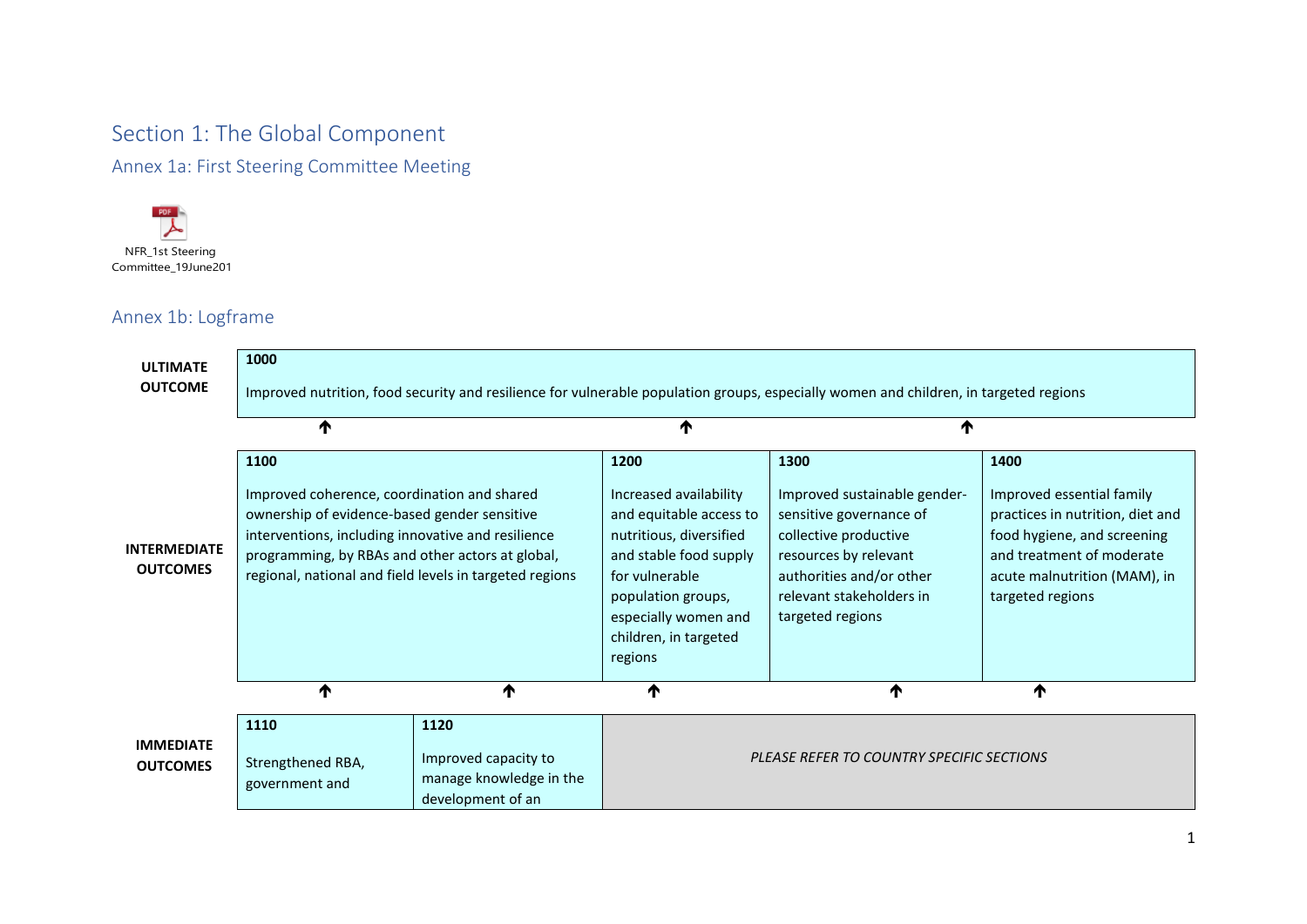|                | stakeholders' capacities<br>to increase sustainable<br>livelihoods resilience for<br>food security and<br>nutrition                                                                                                                                      | evidence-based approach<br>to resilience and food<br>security and nutrition                                                                                                                                                       |                                           |
|----------------|----------------------------------------------------------------------------------------------------------------------------------------------------------------------------------------------------------------------------------------------------------|-----------------------------------------------------------------------------------------------------------------------------------------------------------------------------------------------------------------------------------|-------------------------------------------|
|                | 1111<br>Dedicated trainings on<br>RBA analysis,<br>programming and<br>measurement tools and<br>approaches for resilience<br>provided to RBA,<br>governments and<br>partners (including local<br>re-search and academia<br>institutions) staff.           | 1121<br>A shared toolbox of<br>complementary RBA<br>analysis, programming and<br>measurement tools and<br>approaches for resilience is<br>developed and<br>disseminated<br>1122                                                   | PLEASE REFER TO COUNTRY SPECIFIC SECTIONS |
| <b>OUTPUTS</b> | 1112<br>Direct technical and<br>operational support<br>provided to country<br>offices, national and<br>local authorities and<br>partners for the<br>implementation of the<br>programme through in-<br>country missions or<br>remote support <sup>1</sup> | Knowledge management<br>activities to document and<br>share good practices,<br>learning and to build an<br>evidence-base for<br>measurement and policy<br>development among RBA,<br>governments and partners<br>supported<br>1123 |                                           |
|                | 1113                                                                                                                                                                                                                                                     | Advocacy and awareness<br>raising on RBA                                                                                                                                                                                          |                                           |

<sup>&</sup>lt;sup>1</sup> 'National and local authorities' here will include government and public institution staffs or representatives from the national (Government), sub-national (regions/provinces/districts/departments, etc.) and local (communes, municipalities, villages, communities, etc.) levels. According to the specific contexts of the three countries, these can also include decentralized (elected) and/or community-based (community representatives) and/or traditional (e.g. chiefs, etc.) institution representatives

 $\overline{a}$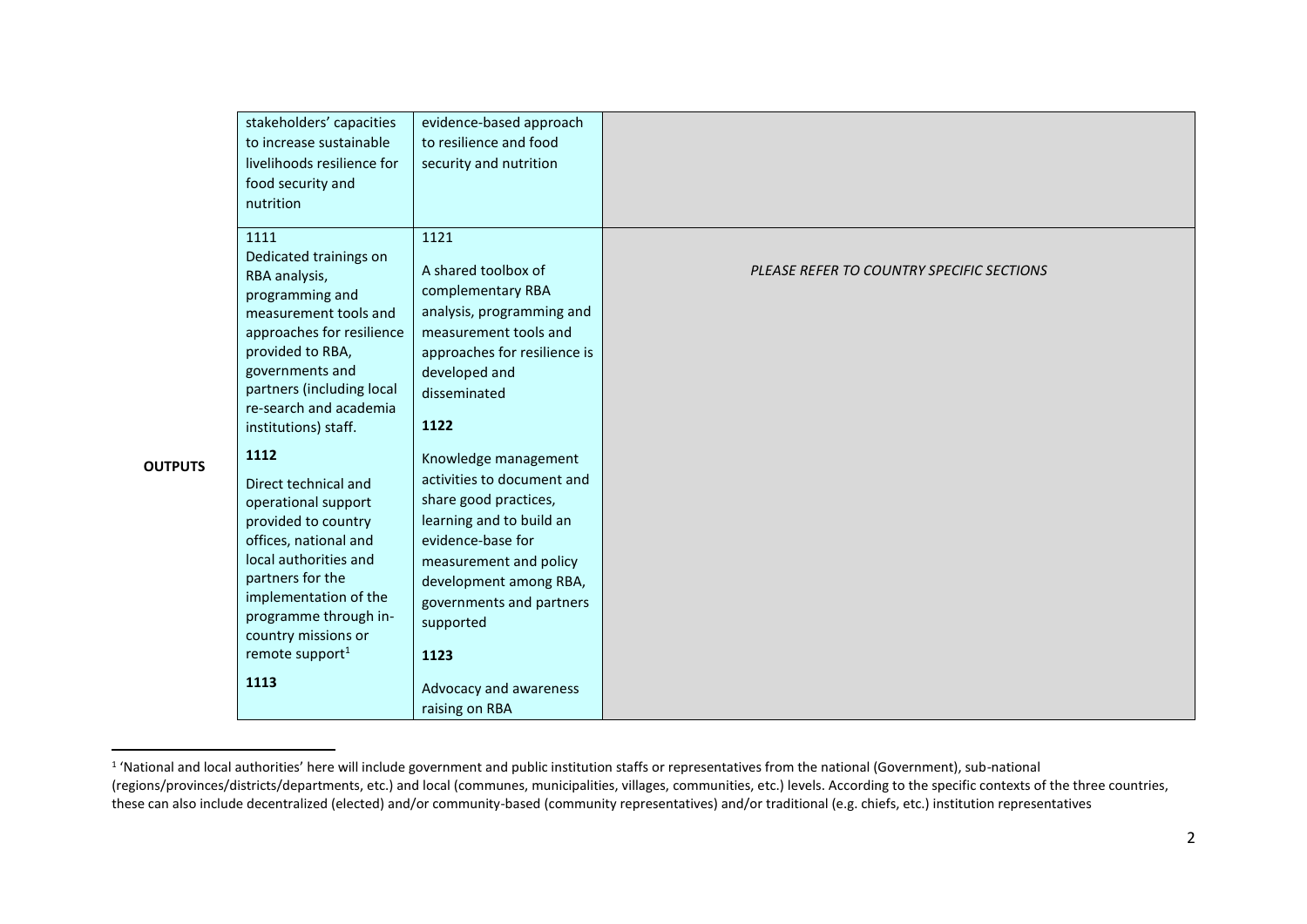| Technical and policy              | partnerships, drawing on   |
|-----------------------------------|----------------------------|
| assistance for developing         | lessons learned and        |
| multi-year resilience             | experiences, undertaken at |
| strategies and                    | the country and regional   |
| programmes led by                 | level                      |
| government and local              |                            |
| authorities provided <sup>2</sup> |                            |

 $\overline{a}$ 

<sup>&</sup>lt;sup>2</sup> This expertise will essentially be supporting public institutions, including central government ministries and agencies. This can however take various forms according to the specific contexts of the three countries, in particular at the local level (for instance: central government services at local level versus decentralized institutions, with formal devolution of responsibilities and elected representatives; varying sectoral and technical mandates; etc.).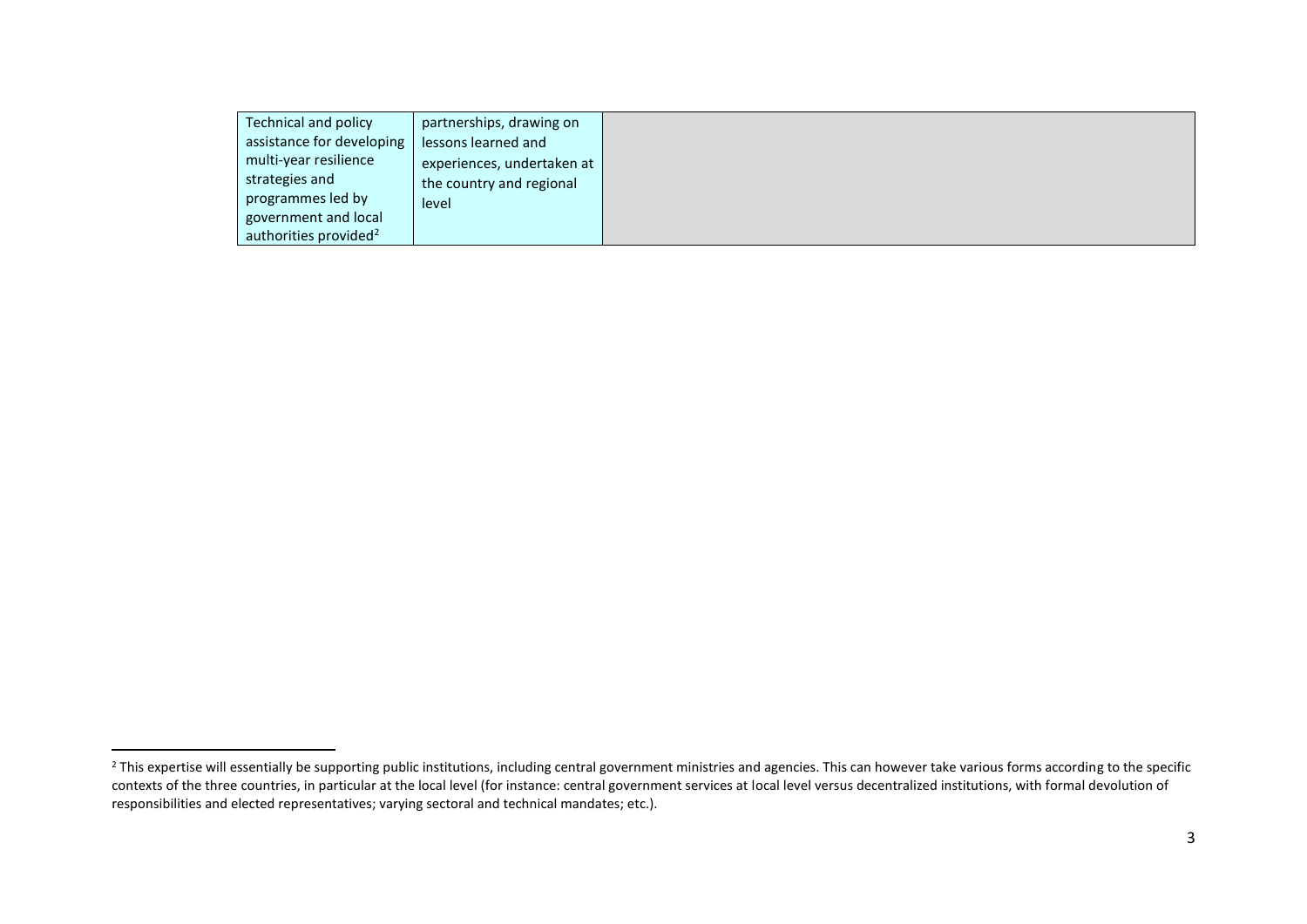# <span id="page-4-3"></span><span id="page-4-2"></span><span id="page-4-1"></span><span id="page-4-0"></span>Section 2: The Democratic Republic of Congo

#### <span id="page-4-4"></span>Annex 2a: Multi-sectoral analysis



#### Annex 2b: Work plan



#### Annex 2c: Success stories



#### Annex 2d: Logic Model and Narrative Theory of Change



DRC Logic Model and Narrative Theory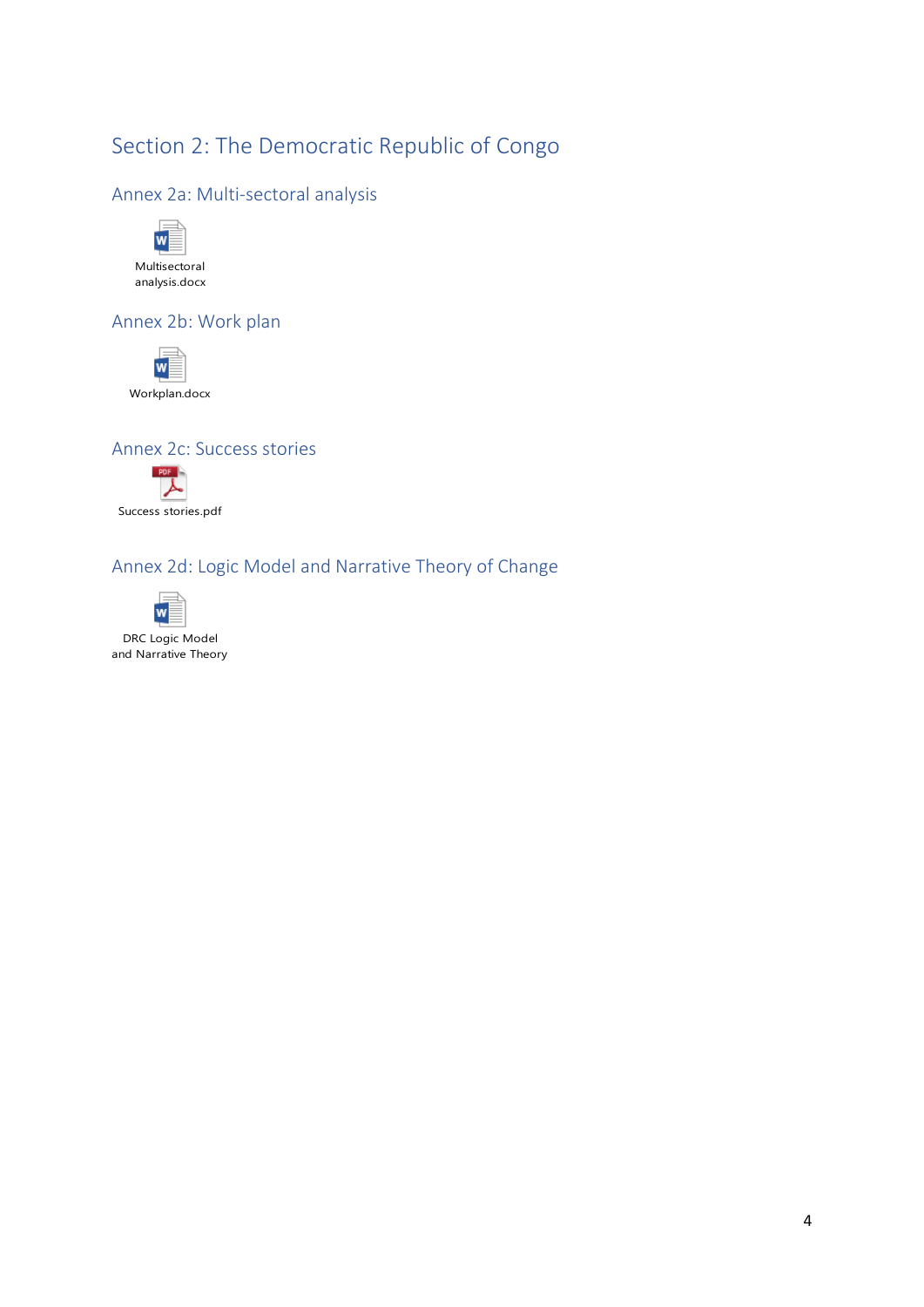# <span id="page-5-3"></span><span id="page-5-2"></span><span id="page-5-1"></span><span id="page-5-0"></span>Section 3: Niger





[Work Plan \(activities](https://www.dropbox.com/s/sp34as5txiu87ru/workplan_Niger.xls?dl=0)  and sub activities.xls

### Annex 3b: Implementing partners



implementing partner

### Annex 3c: Logic Model



RBA Logic [Model.docx](https://www.dropbox.com/s/yapiwiv3lm2b6u5/logic%20model_Niger.docx?dl=0)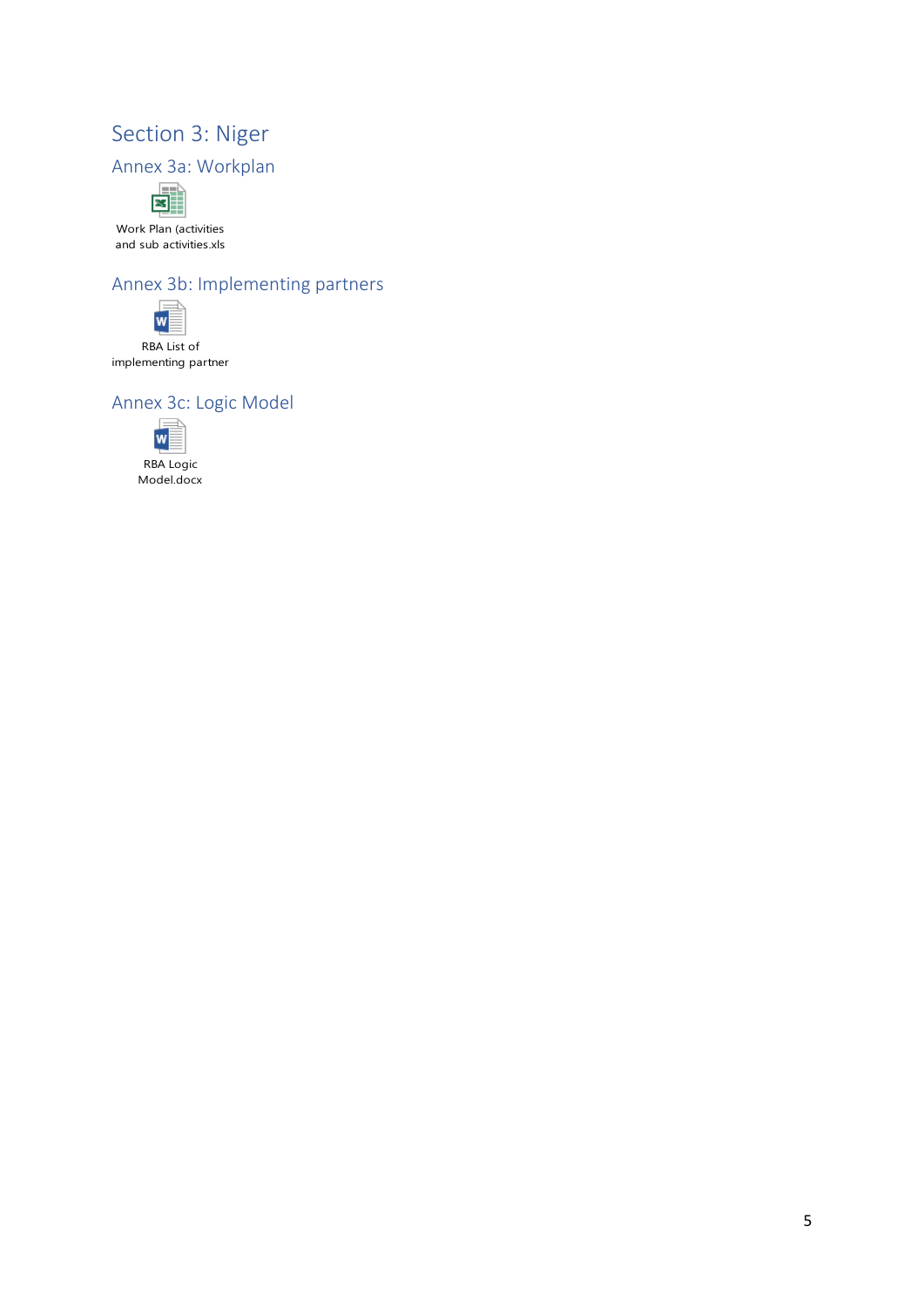## <span id="page-6-1"></span><span id="page-6-0"></span>Section 4: Somalia

### Annex 4a: Map of FAO activities